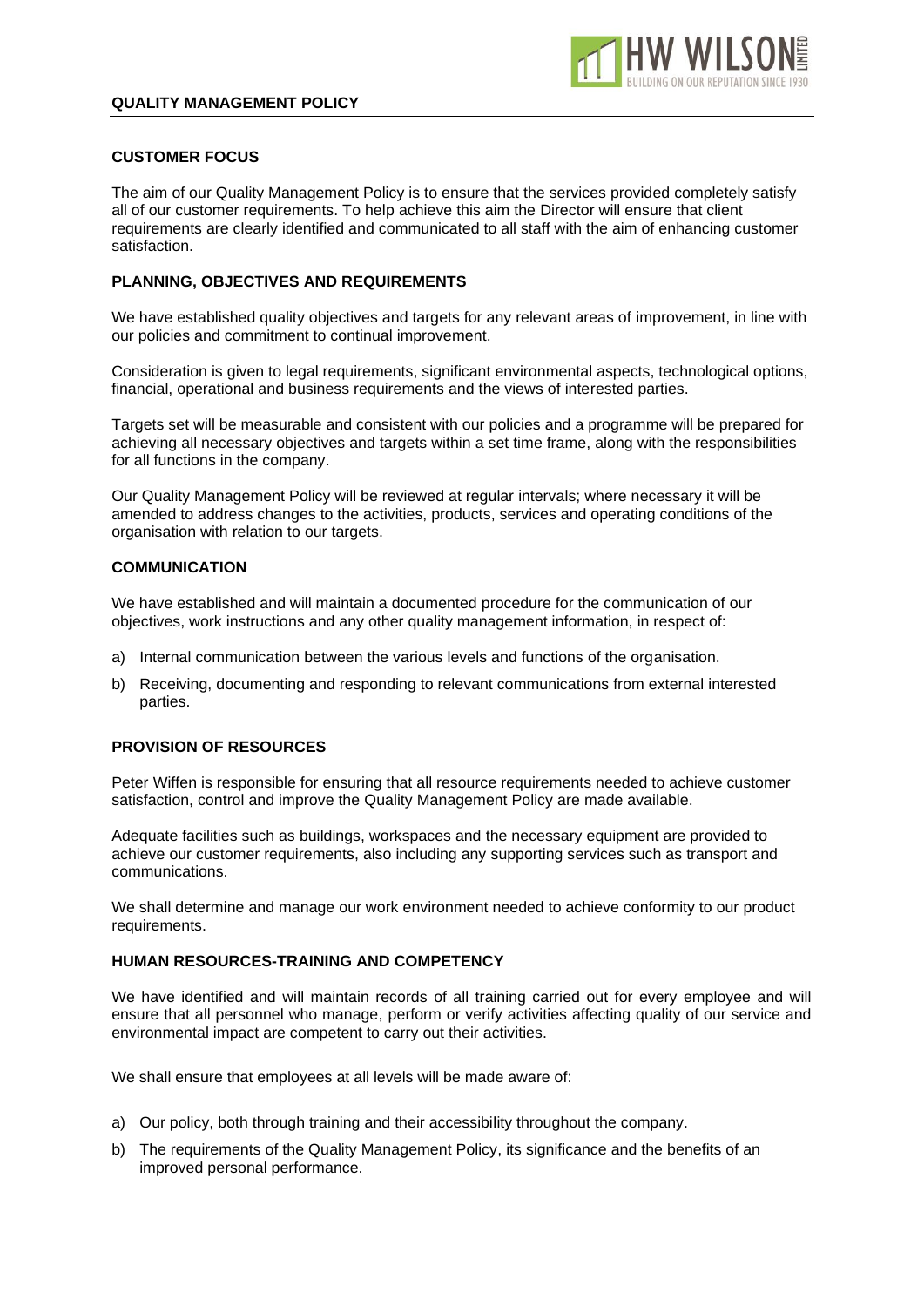

# **HUMAN RESOURCES-TRAINING AND COMPETENCY (CONTINUED)**

- c) Their roles for achieving conformance with the aspects of the Quality Management Policy, including emergency response and preparedness, policy, procedures and the achievement of objectives.
- d) The potential consequences of departure from specified operating procedures.

All staff shall receive induction training covering the above and any other necessary company information, this training reviewed and updated regularly. Existing qualifications and experience will be requested from all technical staff.

## **PLANNING OF PRODUCT REALISATION**

We will plan and develop the process needed to ensure service realisation, by providing risk assessments and method statements, work equipment and the necessary information to all staff to ensure we meet our specified customer requirements.

All staff will be selected for particular jobs based on their individual training and experience, and no member of staff will be placed in a job for which they have had insufficient training to carry out.

## **CUSTOMER RELATED PROCESSES**

We shall ensure that customer needs and requirements are clearly defined and understood, ensuring that any statutory or regulatory requirements are considered and catered for and a clear understanding of the scope of work to be conducted is obtained and documented. Any elements not specified by the customer but necessary to fulfil the intended requirements of the job are also identified.

All orders/contracts received by the company (both verbal and written) are subject to review to ensure that all requirements are adequately defined, all areas of difference/contention are addressed and contractual commitments can be met.

Quotes are raised as required by the customer and forwarded with a copy kept on file, should the order be amended after the initial review, the order is re-reviewed and the necessary paperwork amended.

We shall maintain the necessary communication paths with our customers to ensure effective communication with regards to the service, dealing with enquiries and customer feedback.

#### **PURCHASING**

All purchasing of materials, office equipment and stationery required by the company are subject to the controls defined in our documented procedure including ethical sourcing and sustainability.

All purchases are clearly recorded, detailing specific purchase information including purchase number and description and are signed off and checked on arrival.

An approved suppliers list is maintained, all purchases made are done so from this list; suppliers are assessed through a questionnaire and on evaluation of their previous performances.

Supplier and sub contractor performances are evaluated annually via the management review. Those falling below the standard required will no longer be used.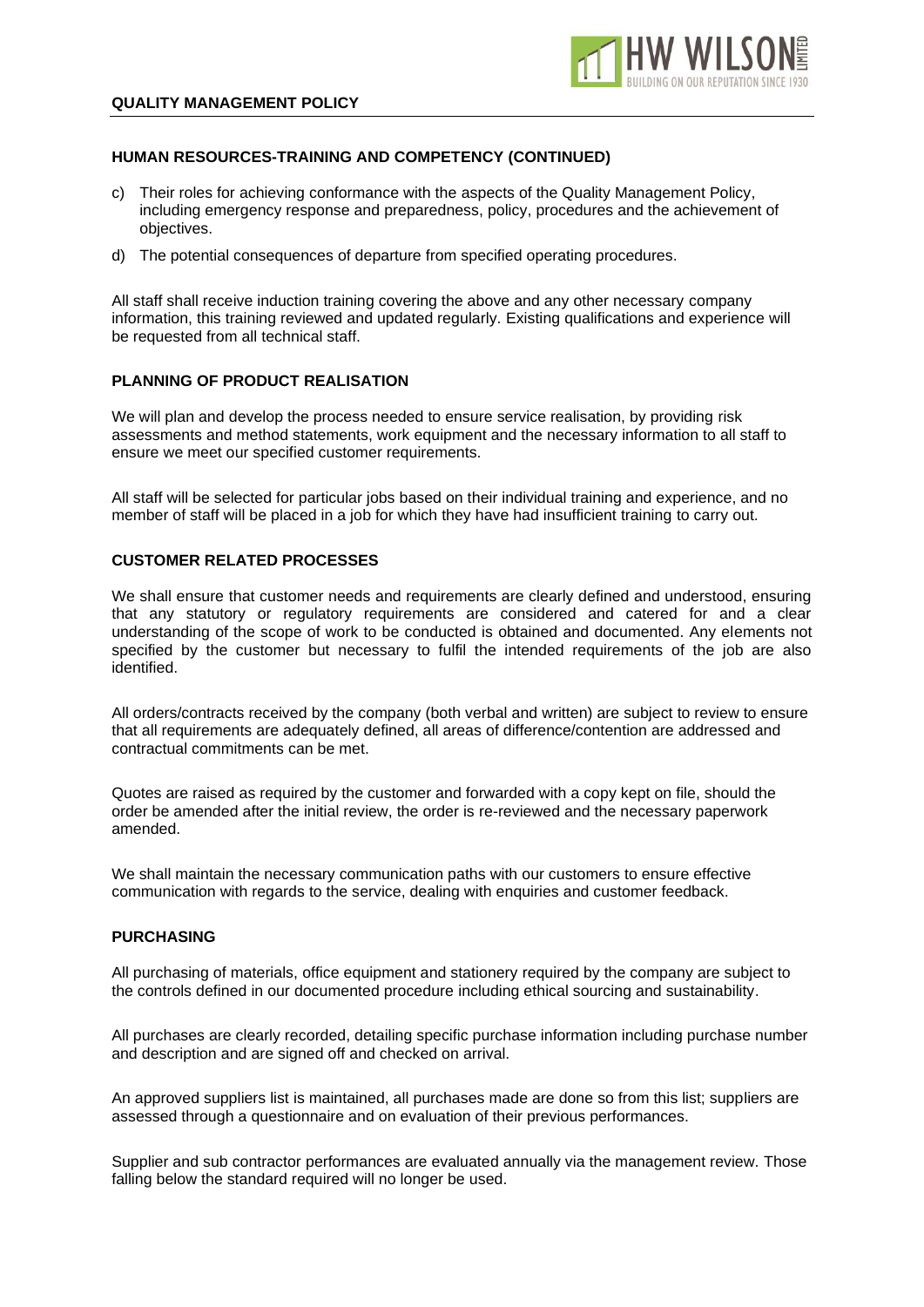

#### **OPERATIONAL CONTROL**

We have identified the operations and activities associated with the significant environmental aspects in line with our policy, objectives and targets, along with the control measures to be applied. The company maintains a separate environmental Policy.

We shall communicate these procedures to our staff and, where necessary, suppliers and contractors, in the event that the absence of such procedures could lead to deviation from our policies, objectives and targets or breach of legislation.

#### **EMERGENCY PREPAREDNESS AND RESPONSE**

We have established and will maintain a procedure that identifies the potential for and response to accidents and emergency situations, and for mitigating the environmental impacts and the likely illness or injury that may be associated with them.

We shall review and revise, if appropriate, the effectiveness of our preparedness and response procedure, particularly after the occurrence of an accident or emergency situation, testing these procedures where practical.

#### **PERFORMANCE MONITORING AND MEASUREMENT**

We have established and will maintain a documented procedure for the monitoring and measurement of key characteristics of our operations that have a significant impact on the environment on a regular basis. This includes:

- a) Tracking performance.
- b) Operational controls identified.
- c) Conformance with our objectives and targets, compliance with our management programmes, and applicable legislation and regulatory requirements.
- d) Recording of data and results of monitoring and measurement sufficient to facilitate subsequent corrective and preventative analysis.

We have produced and will maintain a documented procedure for the periodical review of all relevant legislation.

#### **MONITORING AND MEASUREMENT OF THE PRODUCT AND PROCESS**

Most processes and activities conducted within the company will be monitored or measured by supervision. Managers and employees will be responsible for ensuring that the activities conducted within their areas of responsibility meet all specified requirements for the activity. Additionally they shall have a responsibility to identify and recommend opportunities to improve the processes within their area of responsibility.

On completion, orders are subject to inspection against the specified requirements to ensure that the service provided meets the order and that all previous specified inspection/operations have been satisfactorily completed.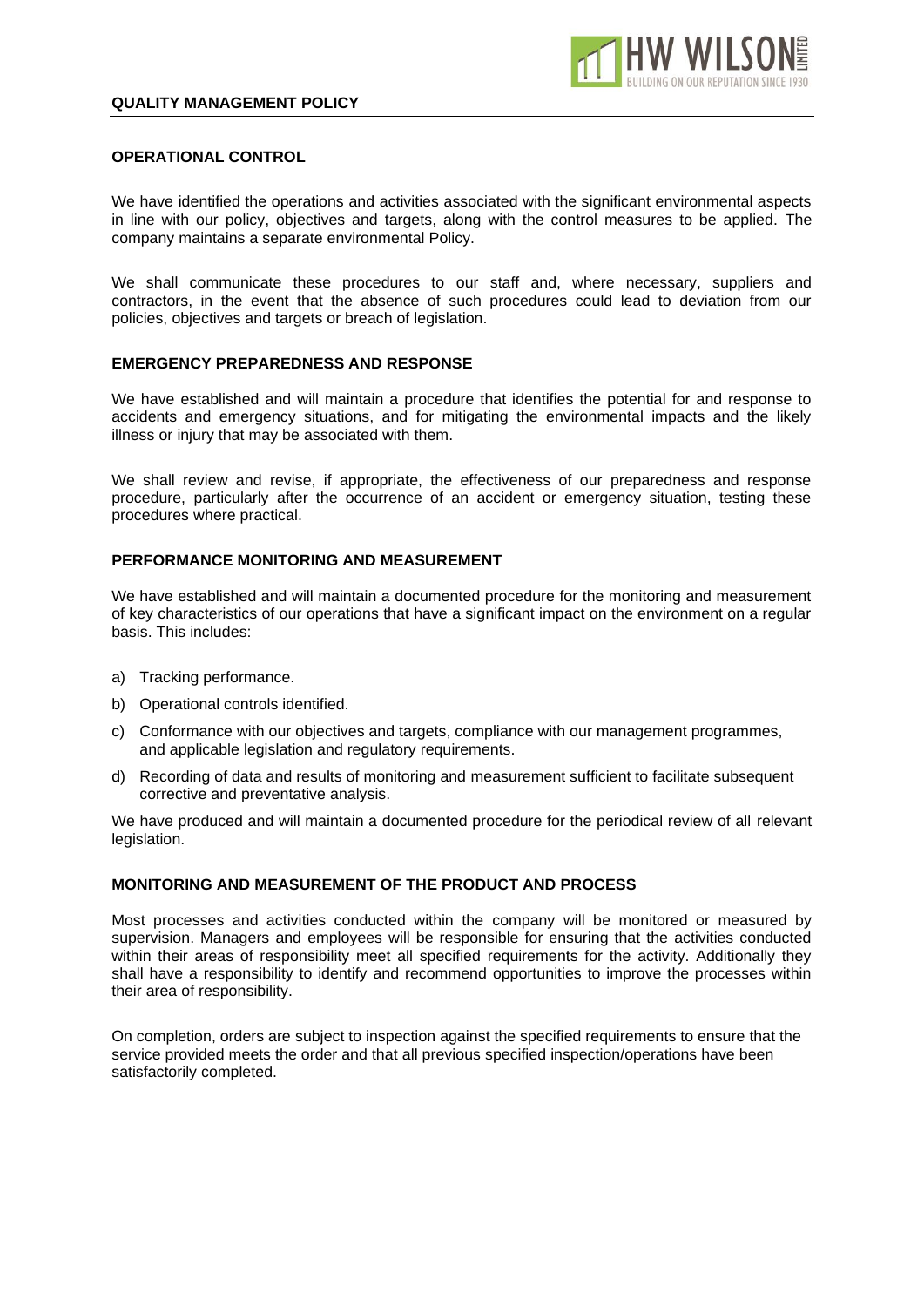# **CUSTOMER SATISFACTION**

Customer satisfaction shall be monitored through key performance indicators (KPI) and it includes;

**HW WILS** 

- a) Number of complaints
- b) Percentage of customers that place re-orders
- c) Number of customers lost through dissatisfaction
- d) Number of new customers obtained through customer recommendations.

# **CONTROL OF NON-CONFORMANCES AND NON-CONFORMING PRODUCTS**

We have established and will maintain a documented procedure to specify the actions that need to be taken in the event that services or processes are found to be incorrect.

These instructions shall ensure that whenever services or processes are found to be incorrect the situation is recorded and the fault or problem identified to prevent inadvertent use or further processing until such time as the situation has been reviewed and a course of action specified.

The action taken to mitigate any consequences arising from a non-conformance will be recorded along with the initiation and confirmation of the effectiveness of such actions, personnel will be identified to agree corrective and preventive action to avoid a recurrence of the non-conformance

A record of the action taken will be maintained along with trace ability, where appropriate records and changes to operating procedures and work instructions will be reviewed.

#### **MANAGEMENT REVIEW**

H W Wilson Limited will review the Quality Management Policy to ensure its continued suitability, adequacy and effectiveness via the management review process.

The management review will address the possible need for changes to policies, objectives and other elements of the Quality Management Policy including target and objective results, changing circumstances and the commitment to continual improvement. It shall also include:

- a) Results of evaluations of compliance with legal requirements and other requirements to which H W Wilson Limited subscribes.
- b) Any communications from interested parties, including complaints.
- c) Customer feedback, satisfaction with works completed.
- d) Review of resources
- e) Process performance and product conformity.
- f) Supplier and sub contractor performance
- g) Extent to which our objectives and targets have been met.
- h) Results of non conformances and the status of corrective and preventative actions.
- i) Follow up actions from previous problems on projects.
- j) Any changes or recommendations for improvement, including those related to customer requirements.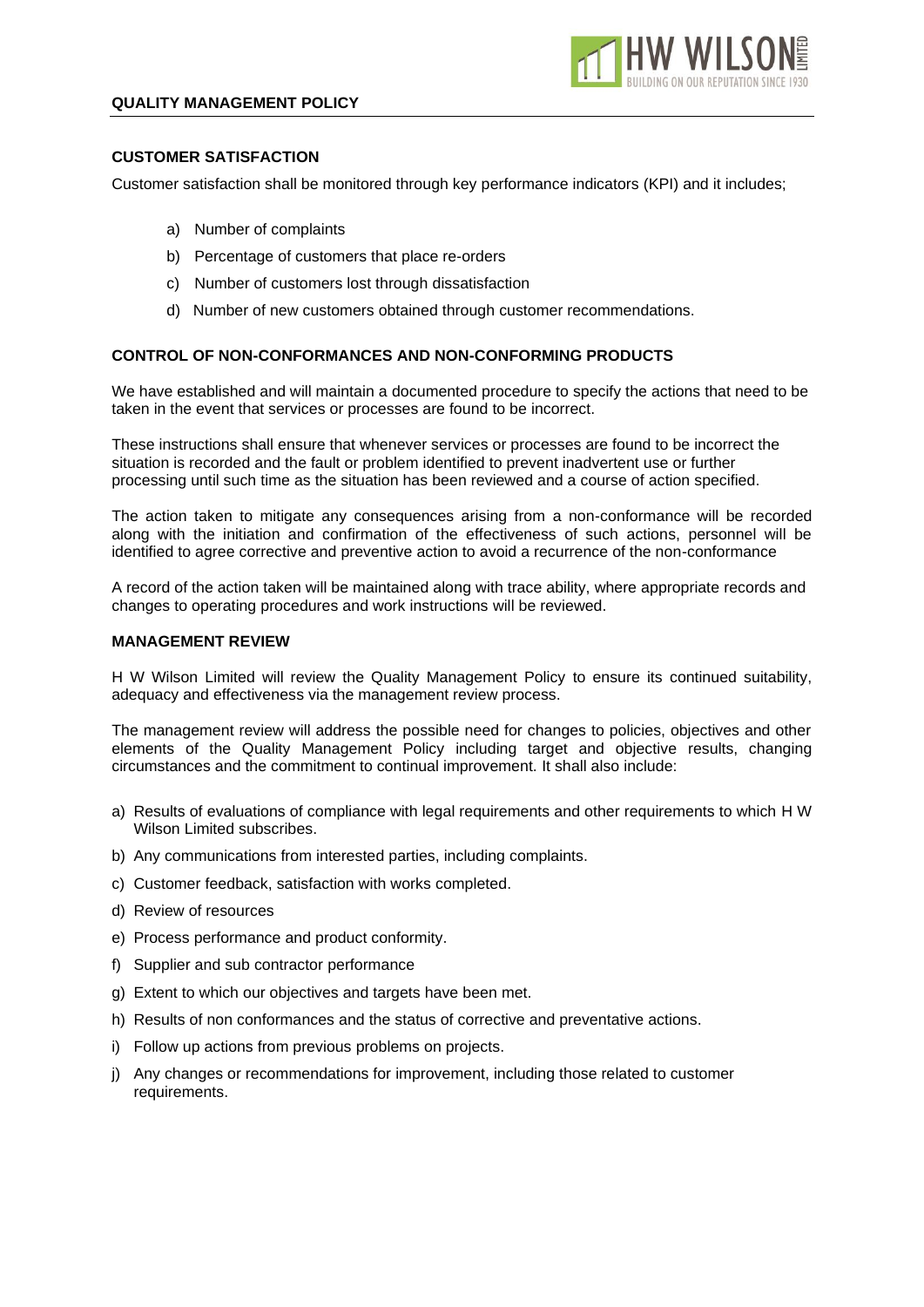# **QUALITY MANAGEMENT POLICY STATEMENT**

This policy document applies to all H W Wilson Limited staff and covers all aspects of the work carried out by the company.

This document is accessible to all staff and will be introduced to new construction operatives or administration staff during their induction. All staff should read and understand this document and training records should be updated accordingly.

This Policy is documented, implemented, maintained and communicated to all employees and subcontractors though regular issuing of information and training.

It is our policy to manage the business in the most responsible way, complying with all relevant legislation and codes of practice and we aim to provide our customers with an on time, fault free and reliable service that exceeds their expectations wherever possible.

The Quality Management Policy provides a framework for the setting and reviewing of objectives and targets, to help support our continuous improvement and ensure our quality management is developed.

Top management is committed to:

- Satisfying applicable requirements
- Continual improvement of the QMS

Top management shall:

- Take accountability for the effectiveness of the QMS.
- Ensure the quality policy and quality objectives are established for the QMS and are compatible with the context and strategic direction of the Company. Quality objectives have been set and are maintained as part of the QMS internal auditing, monitoring and management review processes, in order to enhance customer satisfaction.
- Promote the use of a process approach and risk-based thinking.
- Ensure that the resources needed for the QMS are available; including training, support and encouragement.
- Communicate the importance of effective quality management and of conforming to the QMS requirements.
- Ensuring that the QMS achieves its intended results.
- Engage, direct and support persons to contribute to the effectiveness of the QMS.
- Promote improvement.
- Support other relevant management roles to demonstrate their leadership as it applies to their areas of responsibility.
- Establish partnerships with suppliers and interested parties to provide an improved service.

This policy will be communicated to all employees and organisations working for or on our behalf.

Employees and other organisations are expected to co-operate and assist in the implementation of this policy, whilst ensuring that their own work, so far as is reasonably practicable, is carried out without risk to themselves, others, or the environment.

The high quality of workmanship and reliability in delivering projects on time and to budget are fundamental to the success of the company.

This policy is available to relevant interested parties, upon reasonable request and shall be displayed in a prominent position on the notice board in an area that is accessible to visitors.